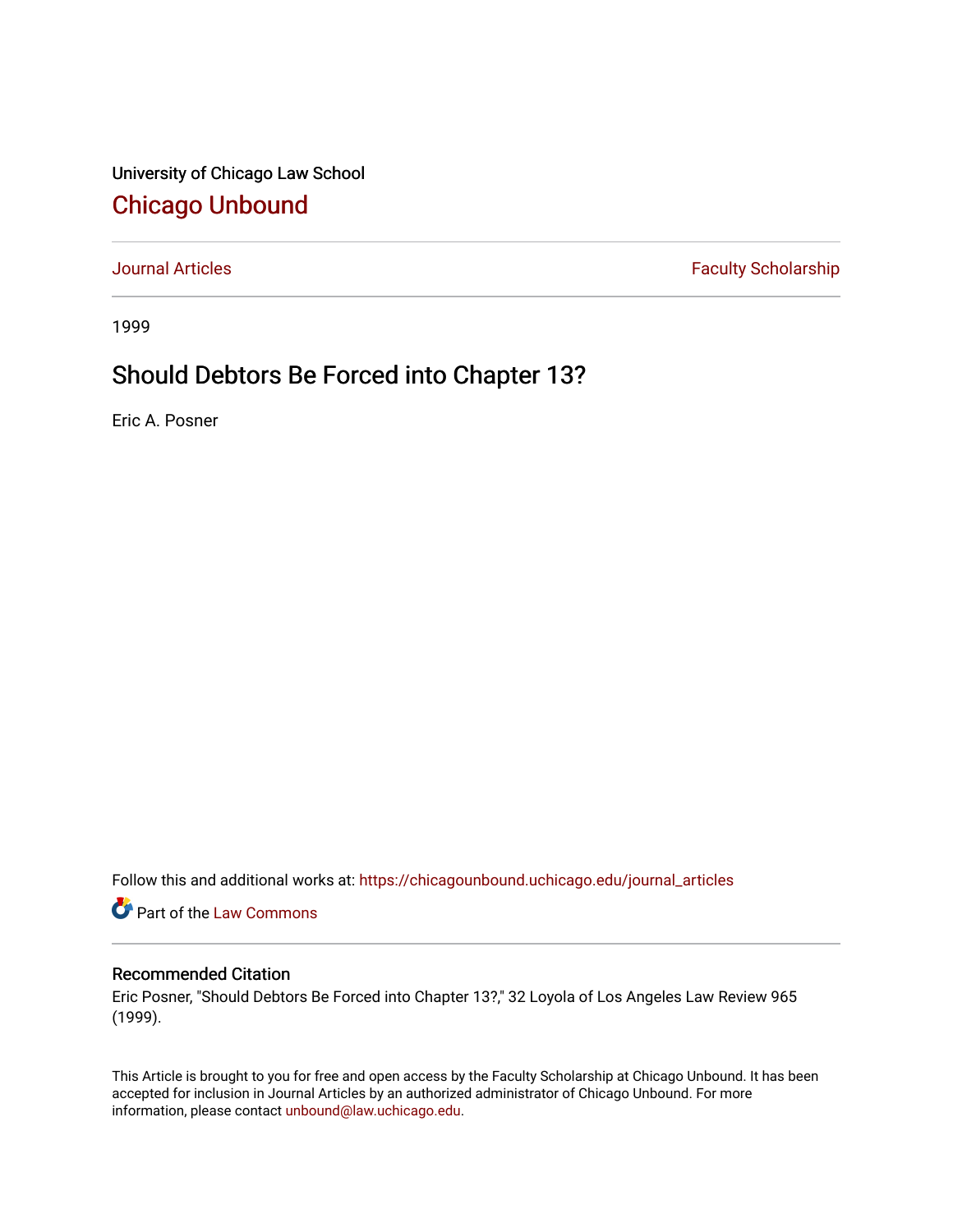## **SHOULD DEBTORS BE FORCED INTO CHAPTER 13?**

## *Eric A. Posner\**

Under **§ 707(b)** of the current bankruptcy law, a bankruptcy court may dismiss an individual's filing under Chapter **7** if it finds that the filing is a "substantial abuse" of the Bankruptcy Code.' However, the Code does not define "substantial abuse," and the legislative history is ambiguous. Because earlier drafts of **§** 707(b) referred to debtors who could pay off a good portion of their debt out of future income, some argue that bankruptcy courts should interpret substantial abuse to refer to the Chapter 7 filings of such debtors. But others argue that the replacement of earlier language with the vague substantial abuse standard means that Congress did *not* have such an intention.<sup>2</sup> In any event, dismissals of Chapter 7 cases on grounds of substantial abuse are relatively uncommon and usually involve objectionable behavior on the part of the debtor beyond the use of the bankruptcy law despite the capacity to satisfy creditors out of future income.

**<sup>\*</sup>** Professor of Law, University of Chicago. Thanks to Michelle White for helpful comments, and to Chris Perrin for valuable research assistance and comments.

*<sup>1.</sup> See* 11 U.S.C. § 707(b) (1988).

<sup>2.</sup> Compare the majority and dissenting opinions in *In re Walton,* 866 F.2d 981 (8th Cir. 1989). *See generally* F.H. Buckley, *The American Fresh Start, 4* S. CAL. INTERDISc. L.J. 67, 69 (discussing the legislative history of **§** 707(b)).

**<sup>3.</sup>** This is the implication of DAvID **G.** EPSTEIN ET AL., BANKRUPTCY **§§** 7-45, 7-48 (1992); *see also* Wayne R. Wells et al., *The Implementation of Bankruptcy Code Section 707(b): The Law and the Reality,* 39 CLEV. ST. L. REV. 15 (1991). However, there seems to be a steadily increasing stream of **§** 707(b) dismissals. *See* Kornfield v. Schwartz *(In re* Kornfield), No. 97-5080, 1999 WL 5307 (2d Cir. Jan. 7, 1999); First USA v. Lamanna *(In re* Lamanna), 153 F.3d 1 (1st Cir. 1998); Kestell v. Kestell *(In re* Kestell), 99 F.3d 146 (4th Cir. 1996); *see also* Huckfeldt v. Huckfeldt *(In re* Huckfeldt), 39 F.3d 829 (8th Cir. 1994) (decided under **§** 707(a)).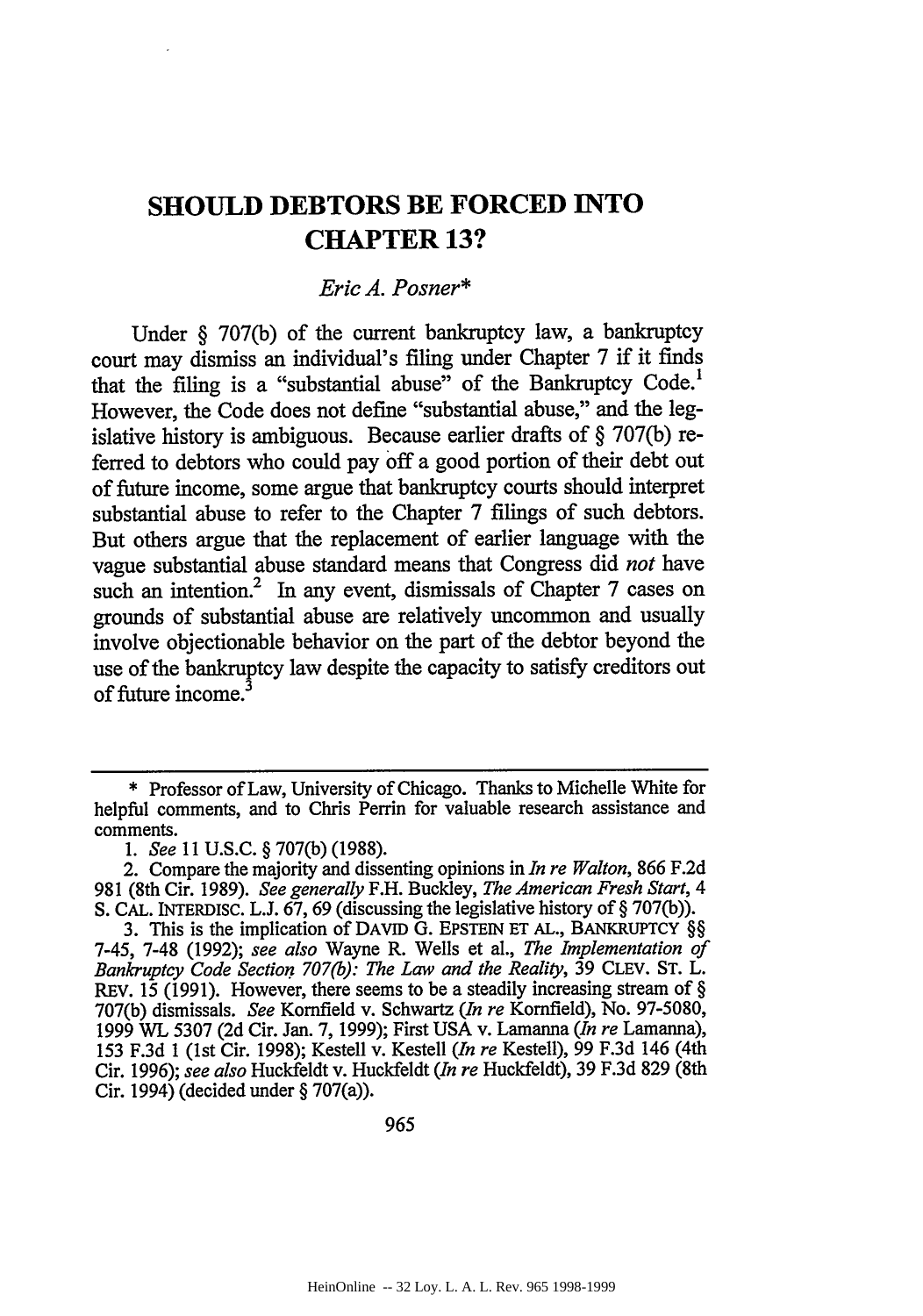One of the most important provisions of House Bill 3150 is its resuscitation of § 707(b). Section 102 of the bill amends § 707(b) of the Code by requiring bankruptcy courts to dismiss cases in which the debtor has an income above the national median income and has a high enough expected income over five years to enable him or her to pay off a relatively small portion of unsecured, nonpriority debt.<sup>4</sup> This Article describes section 102 in detail, speculates about its potential effects, and evaluates it in light of the goals of bankruptcy law.

Initially, one should note a cosmetic but telling change in the relevant language. Currently § 707(b) requires a finding of "substantial abuse." The bill would require a finding only of "abuse." The drafters of the bill appear to be signaling that they want § 707(b) to be applied routinely, not only to outrageous conduct. But the significance of the bill lies in the way that it defines abuse.

The bill contains a formula for determining whether abuse has occurred. This formula is designed to prevent a debtor from filing under Chapter 7 if the debtor's income exceeds the national median income for the debtor's family size and if the debtor's expected disposable income is high enough that a substantial amount of debt could be paid off over five years. To understand the formula, let *i* equal the debtor's current monthly income; *e* equal the debtor's monthly expenses as defined under regulations issued by the Internal Revenue Service; *s* equal the debtor's average monthly payments to secured creditors over the next sixty months;  $p$  equal the debtor's average monthly payments to priority claimants over the next sixty months; and *c* equal the debtor's nonpriority unsecured claims. The bankruptcy court shall presume that abuse occurs **if:**  $60(i - e - s - p) \ge \min \{.25c, \$5000\}$ <sup>5</sup> The presumption can be

5. Because a motion can be brought only if the debtor's income exceeds

*966*

*<sup>4.</sup> See* H.R. 3150, 105th Cong. § 102 **(1998).** Although this bill was not enacted into law prior to the expiration of the 105th Congress, it appears as of this writing that its provisions on § 707(b) are being reintroduced in the 106th Congress as H.R. 833. *See* Daniel J. Pauks, *Creditors Push to Revive Bankruptcy Overhaul Bill with Minimal Changes,* **CONGRESSIONAL** QUARTERLY WEEKLY REPORT, Feb. 13, 1999, at 391. For a discussion of House Bill 3150 and means-testing, *see* Edith H. Jones & Todd **J.** Zywicki, *It's Time for Means-Testing* (visited Mar. 15, 1999)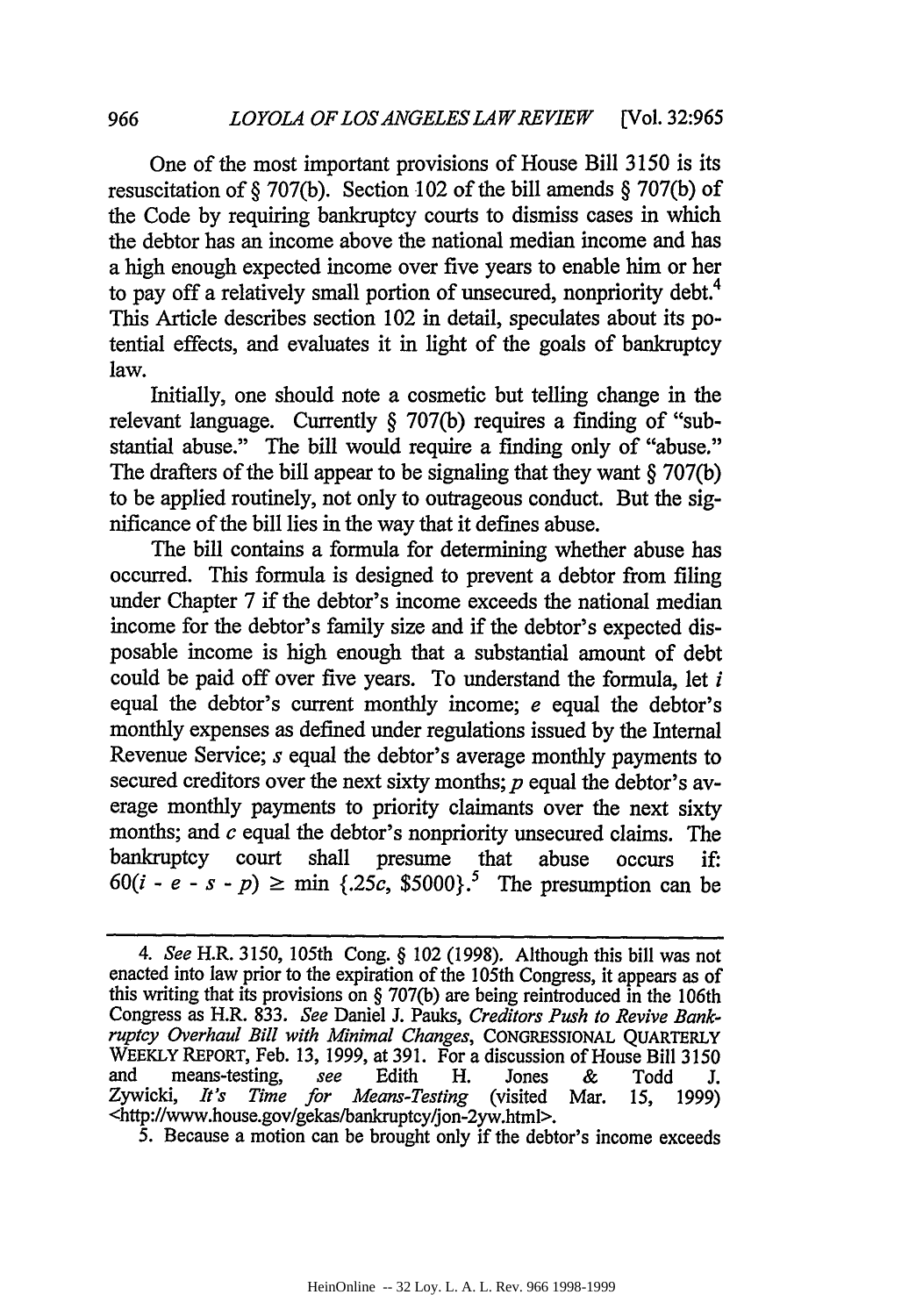avoided under extraordinary circumstances, but the standard appears to be high, and so we will ignore it.

The left side of the formula is an estimate of how much cash the debtor will have over sixty months, given that the debtor must use some portion of his or her income for ordinary expenses and for payments to secured and other priority creditors. One might think of this amount as the debtor's "cash cushion" or expected disposable income over five years. When you receive your paycheck every month, you have to pay your creditors and your ordinary expenses, but it is useful to think of the remainder as a cushion that you might save or spend on luxury goods.

Now observe the right side of the equation. If the debtor owes more than \$20,000 to unsecured, nonpriority creditors, then the right side equals \$5000. If the debtor owes less than \$20,000, then the right side equals one quarter of that amount. For example, if a debtor owes \$10,000 to unsecured, nonpriority creditors, the right side of the inequality equals \$2500.

To illustrate the effect of the formula on different kinds of debtors, we let  $e = $400$ ,  $s = $0$ , and  $p = $0$ , and vary *i* and  $c<sup>6</sup>$ .

| Monthly<br>Income $(i)$ | Cushion<br>$(i - e - s - p)$ | Total<br>unsecured<br>claims $(c)$ | Presumed<br>abuse?   |
|-------------------------|------------------------------|------------------------------------|----------------------|
| \$500                   | \$100                        | \$30,000                           | yes: $$6000 > $5000$ |
| \$500                   | \$100                        | \$10,000                           | yes: $$6000 > $2500$ |
| \$450                   | \$50                         | \$30,000                           | no: $$3000 < $5000$  |
| \$450                   | \$50                         | \$10,000                           | yes: $$3000 > $2500$ |

If the debtor has a large enough cushion, filing under Chapter 7 will be deemed an abuse regardless of the size of the debt. If the debtor has a small cushion, this filing is more likely to be deemed an

the national median income for his family size, this formula applies only to such relatively high-income debtors. *See* H.R. 3150 § 102(b).

<sup>6.</sup> Of course, the numbers are only illustrative. As noted above, the formula applies only if the debtor's income exceeds the median national income.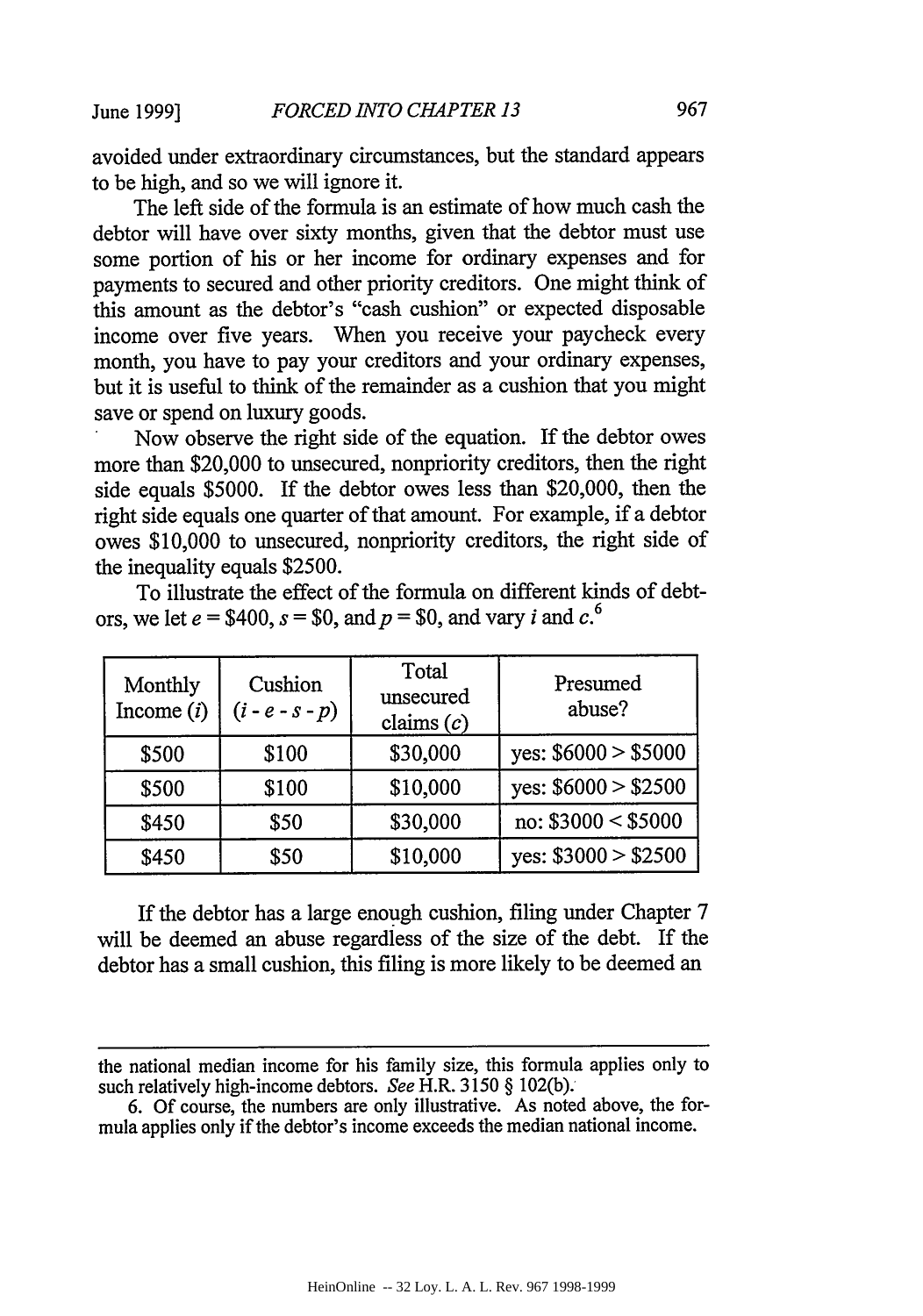abuse as the size of the debt declines. Put more succinctly: wealthier people cannot file under Chapter 7; less wealthy people can, but only if their debts are high enough.

People whose cases are dismissed under the new version of  $\S$ 707(b) would not be without any remedy. They would be able to file under Chapter 13 rather than under Chapter 7. Under Chapter 7 the debtor must use all non-exempt property to pay debts, but does not have to use money from future income. Under Chapter 13 the debtor may sometimes keep some non-exempt property, but must pay debts out of future income, over three to five years. For most debtors, particularly high-income debtors, Chapter 7 is the preferred choice. Imagine a doctor who earns \$500,000 per year, has \$1 million in non-exempt assets, and owes \$10 million to creditors. Chapter 7 is painful: he must pay \$1 million to the creditors. But he also gets to keep \$2.5 million that he will earn over the next five years. Under Chapter 13 he might be required to liquidate some of his non-exempt assets *and pay* a good portion of the \$2.5 million in future earnings.

It should be clear, however, that the new law would not apply only to doctors and other high-income individuals. Indeed, simple algebra shows that anybody whose cushion exceeds \$83.33 per month will be forced into Chapter 13 as long as his yearly income exceeds the national median income for his household size. The national median income for a household with two or three children was \$50,752 in 1996.' Among higher-income debtors, only those who have substantial secured debt or priority debt, such as child support obligations, could avoid dismissal under § 707(b). But secured debt is limited by the value of available assets and priority debt is a relatively narrow category in the Bankruptcy Code. Chapter 13 would take Chapter 7's place as the normal form of bankruptcy for higherincome debtors.

To understand how House Bill 3150 would affect people's behavior, one can divide people's bankruptcy-related behavior into three temporal components: (1) the purchase of credit, (2) the decision to file for bankruptcy, and (3) the behavior during the pendency of a Chapter 13 plan.

968

*<sup>7.</sup> See* **U.S.** DEPARTMENT OF COMMERCE, STATISTICAL ABSTRACT **OF THE** UNITED **STATES,** Tl. No. **751 (1998).**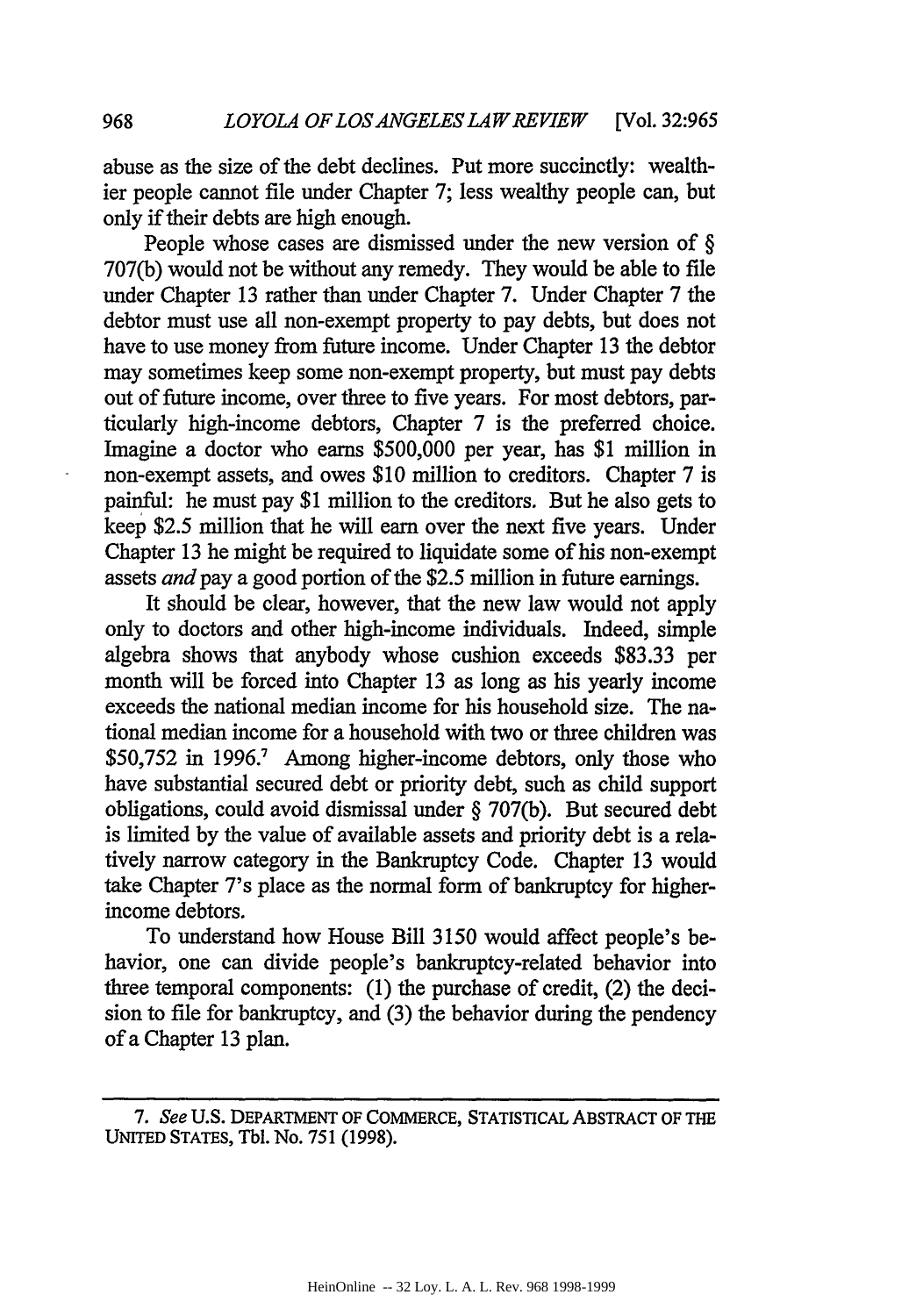June **1999]**

Working backwards, we start with behavior under a Chapter 13 plan. Under Chapter 13, all of a debtor's disposable income must be used to repay debts unless the creditors consent to a more generous plan. Thus, every dollar that the debtor might earn by working harder will be taken by creditors, so the debtor has little incentive to work hard. Indeed, many debtors might stop working and instead live off their families or collect welfare benefits, because by doing so they do no worse than they do by working and losing their entire disposable income. People who refuse to work will neither pay off their debts, nor receive a discharge; but creditors will not be paid, either. This would not be a happy state of affairs. The bankruptcy law is motivated in part by the fear that tough loan-forgiveness laws would produce a class of people who would be continually dependent on social welfare programs. Thus, one might argue that the revised § 707(b) would defeat a purpose of bankruptcy law.

However, it is not clear how serious a problem this is. It seems reasonable to think that people with significant education and skills will eventually want to go back to work even if they are heavily taxed by a Chapter 13 plan. However burdensome the payments, they can last no more than three to five years, after which the debtor's income is free from past debts. In addition, if the disincentive presents a serious problem, creditors will agree to a more generous plan that preserves the incentive to work as long as they receive more value than they would under Chapter 7. Alternatively, Chapter 13 could be amended in order to allow the debtor to pay less than his or her entire disposable income.<sup>8</sup> Finally, the people who would have the strongest incentives not to work in Chapter 13—the relatively poor-would probably be able to use Chapter 7 under section 102. In any event, creditors currently seem to believe that they would do better in a system that made Chapter 13 routine than under the current system, and it seems unlikely that they are seriously mistaken.<sup>9</sup>

*<sup>8.</sup> See infra* note 16 and accompanying text.

*<sup>9.</sup> See* Pauks, *supra* note 4. However, this may be because they would not bear the full costs of default, given the existence of the social welfare system. *See* Eric A. Posner, *Contract Law in the Welfare State: A Defense of the Unconscionability Doctrine, Usury Laws, and Related Limitations on the Freedom to Contract,* 24 J. LEGAL STUD. 283 (1995).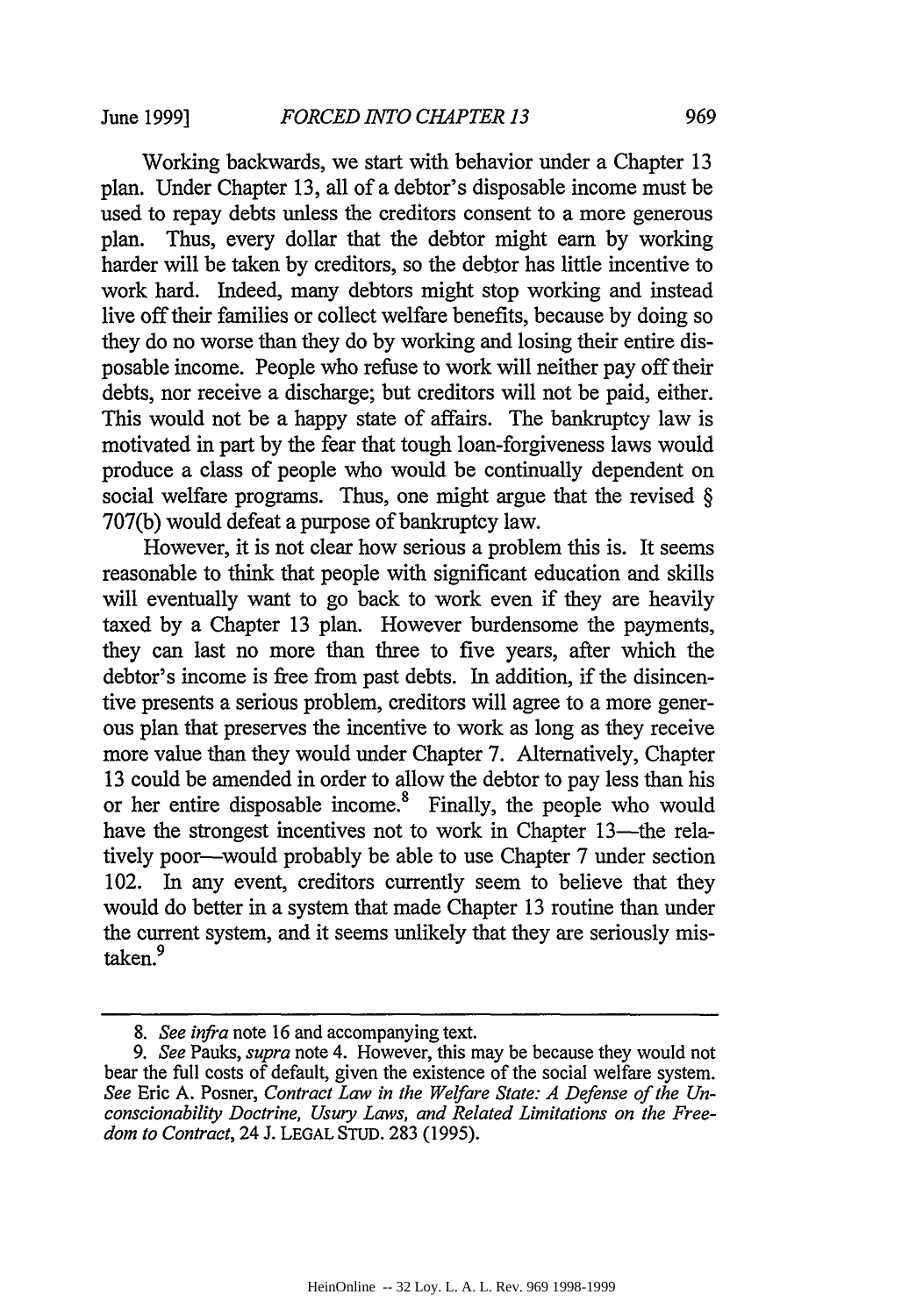Now consider the debtor's incentive to file for bankruptcy in a world where section 102 has been enacted. Wealthier debtors realize that they will be forced into Chapter 13. If section 102 is enacted, it is likely that fewer wealthier debtors will file for bankruptcy because they gain less by filing under Chapter 13 than they do currently by filing under Chapter 7. Furthermore, those who do file for bankruptcy under Chapter 13 will pay more to creditors than those who currently file under Chapter **7.1O**

One might worry that wealthy debtors might avoid a § 707(b) dismissal by engaging in strategic behavior. One strategy would be to switch from a high-paying to a low-paying job before entering bankruptcy. A doctor, for example, might give up a \$200,000 salary and take a low-paying job at a clinic operated by a charity, or even refuse to work, claiming that he or she cannot find an adequate position. If permitted to do this, his income would be zero. Under the formula in section 102, his filing would not be deemed an abuse.<sup>11</sup> However, courts can probably police this behavior easily.<sup>12</sup> Courts can probably also police other forms of strategic behavior that might be motivated by section  $102<sup>13</sup>$  such as substituting secured debt for unsecured debt.

The incentives of less wealthy debtors are more complex and interesting. As noted above, a court is less likely to find that a person has committed abuse under section 102 as his total unsecured debt *increases.* For example, a person with \$50 monthly disposable income engages in abuse under section 102 if his total unsecured claims equal \$10,000, but not if the total unsecured claims equal

*11. See supra* note 5 and accompanying text.

<sup>10.</sup> A recent study of an early version of H.R. 3150 found that only 3% of a sample of Chapter 7 debtors would be subject to section 102. *See* Marianne B. Culhane & Michaela M. White, American Bankruptcy Institute, *Taking the New Consumer Bankruptcy Model For a Test Drive: Means-Testing Real Chapter 7 Debtors,* (last modified Mar. 23, 1999) <http://www.abiworld.org/research/creightonstudy.html>. The earlier version is stricter than the current version, so presumably, the 3% figure understates the likely effect of the current version.

<sup>12.</sup> *See* Huckfeldt v. Huckfeldt *(In re* Huckfeldt), 39 F.3d at 832 (finding that a doctor who took a position that paid \$45,000 per year could earn \$110,000 to \$120,000 after expenses, and thus could pay off a substantial portion of his debts).

**<sup>13.</sup>** *See* EPSTEIN **ET AL.,** *supra* note **3,** at 435-37.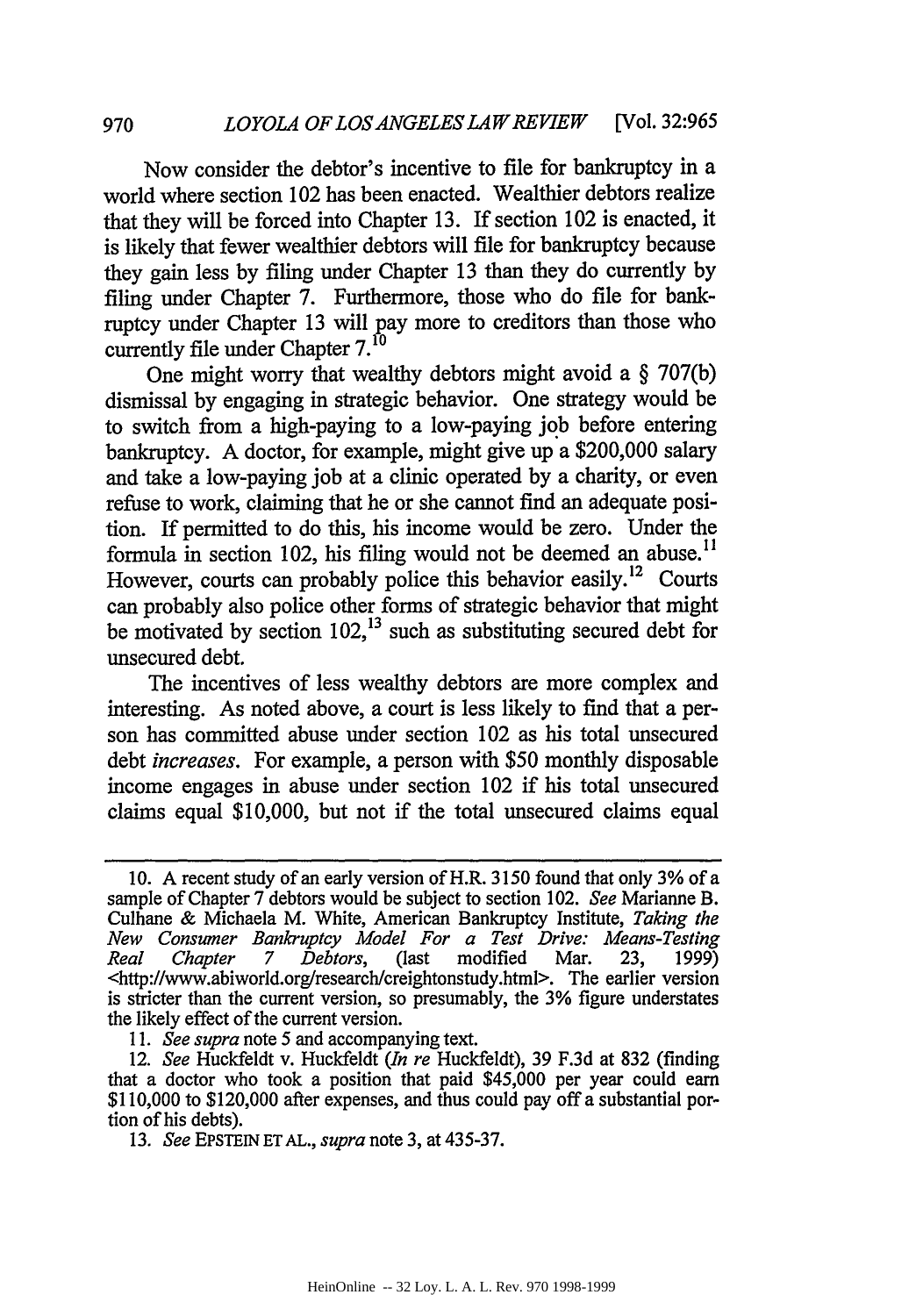**June 1999]**

\$30,000. This is a natural consequence of the goal of making people use Chapter 13 if their expected future income is substantial enough to pay off a large portion of their current debt. But this means that a rational person will take on *more* debt if he believes that he will soon enter bankruptcy.

Imagine a debtor with a disposable income of \$50 per month and unsecured debt of \$10,000. He loses his job, and realizes that he will not be able to pay off his debts. If he files for bankruptcy, section 102 would force him to file under Chapter 13, which would mean that a portion of his future income would have to be used to pay off some of his debt. If instead he borrows another \$20,000 and then files for bankruptcy after a suitable period of time has elapsed, he will be able to file under Chapter 7 and obtain a discharge of all his debts, which would allow him to keep his future income.

One response to this problem is to give bankruptcy judges the authority to deny a Chapter 7 filing to people who engage in this behavior. But it is doubtful that bankruptcy judges would use this authority any more eagerly than they have used their authority under § 707(b). Another solution is to use a constant amount in the formula, like \$5000, rather than the minimum of a portion of unsecured debt and \$5000.

Finally, let us consider the debtors' and creditors' incentives prior to entering a credit contract. If, as creditors seem to believe, the perverse incentives in the second and third stages are not too serious, they will be more willing to extend loans to high-risk debtors, and they will generally charge lower interest rates than they do under current conditions. If debtors are relatively risk-neutral, they will be better off under this arrangement. Risk-averse debtors may fear taking on credit if they are not well-protected against income shocks,<sup>14</sup> but in theory they can respond to this fear either by taking on less debt or negotiating contracts with creditors that release them from their debts if they suffer income shocks. Whether this will happen is another question.

With these observations as background, it is important to focus now on whether the proposal to reform § 707(b) is a good idea. The answer to this question depends on what one thinks bankruptcy

<sup>14.</sup> *See infra* note 16.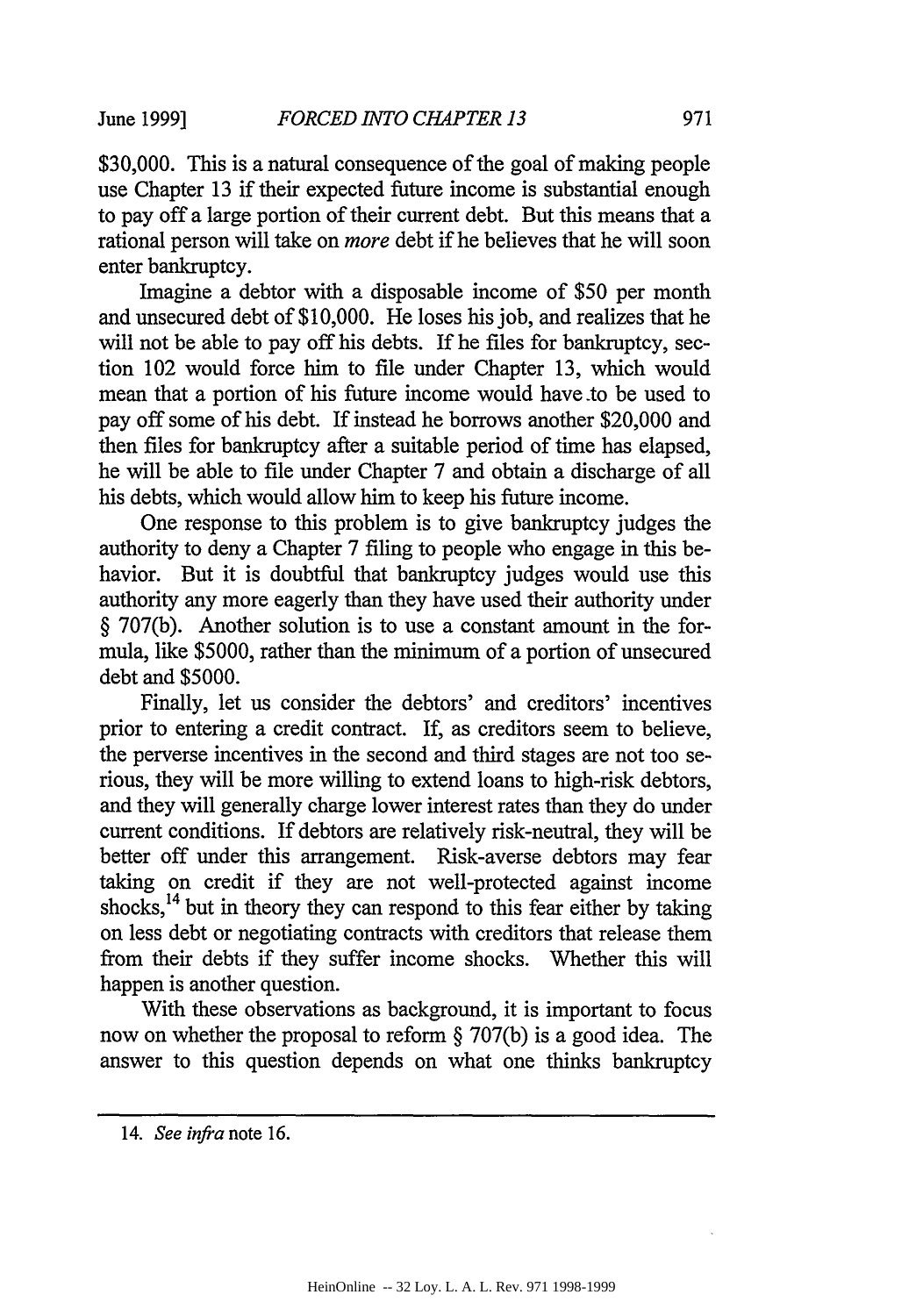should accomplish. Although people disagree about the goals of bankruptcy law, most people agree that one purpose of bankruptcy law is to minimize the cost of credit, and another purpose of bankruptcy law is to provide insurance against income shocks.<sup>15</sup> Accordingly, I will focus on whether the proposed bill would serve either of these purposes.

In the absence of bankruptcy law, creditors would sue the insolvent debtor under state law and in state courts. The creditors who win the race to the courthouse would obtain greater value than those who drag their feet. The debtor's assets would be liquidated piecemeal even when those assets are worth more if liquidated as a group. Creditors would incur costs monitoring the debtor, or simply swallow their losses. In either situation they would charge higher interest rates than they would if a bankruptcy law ensured that the debtor's assets would be sold in an organized way.

Unless the perverse incentives mentioned above are serious, the goal of cost minimization would be advanced by the new bill because it increases the amount of assets available to creditors in case of default and bankruptcy. By forcing more debtors into Chapter 13, the amended § 707(b) would make a portion of debtors' future income available to creditors. Because creditors would expect higher returns in case of default, they would charge less for credit *ex ante.* In addition, the bill would probably reduce costs by improving the debtor's incentives to take risks. Currently, people who enter bankruptcy lose their non-exempt assets, and the prospect of such a loss may deter some people from engaging in risky credit transactions. But exemption laws are fairly generous, and for many people the value of their non-exempt assets is too low to deter them from engaging in risky credit transactions. Creditors must either swallow their losses or incur costs in monitoring debtors, and they must pass on the costs to debtors by raising interest rates or reducing the supply of credit. If, under the proposed law, debtors had to pay some of their debts out of future income, they would be more reluctant to file

*<sup>15.</sup> See* THOMAS H. JACKSON, THE LOGIC AND LIMITs OF BANKRUPTCY LAW (1986); Douglas G. Baird, *A World Without Bankruptcy, 50* LAW & CONTEMP. PROBS. 173 (1987); Theodore Eisenberg, *Bankruptcy Law in Perspective,* 28 UCLA L. REV. 953 (1981); Samuel A. Rea, Jr., *Arm-Breaking, Consumer Credit and Personal Bankruptcy,* 22 ECON. INQUIRY 188 (1984).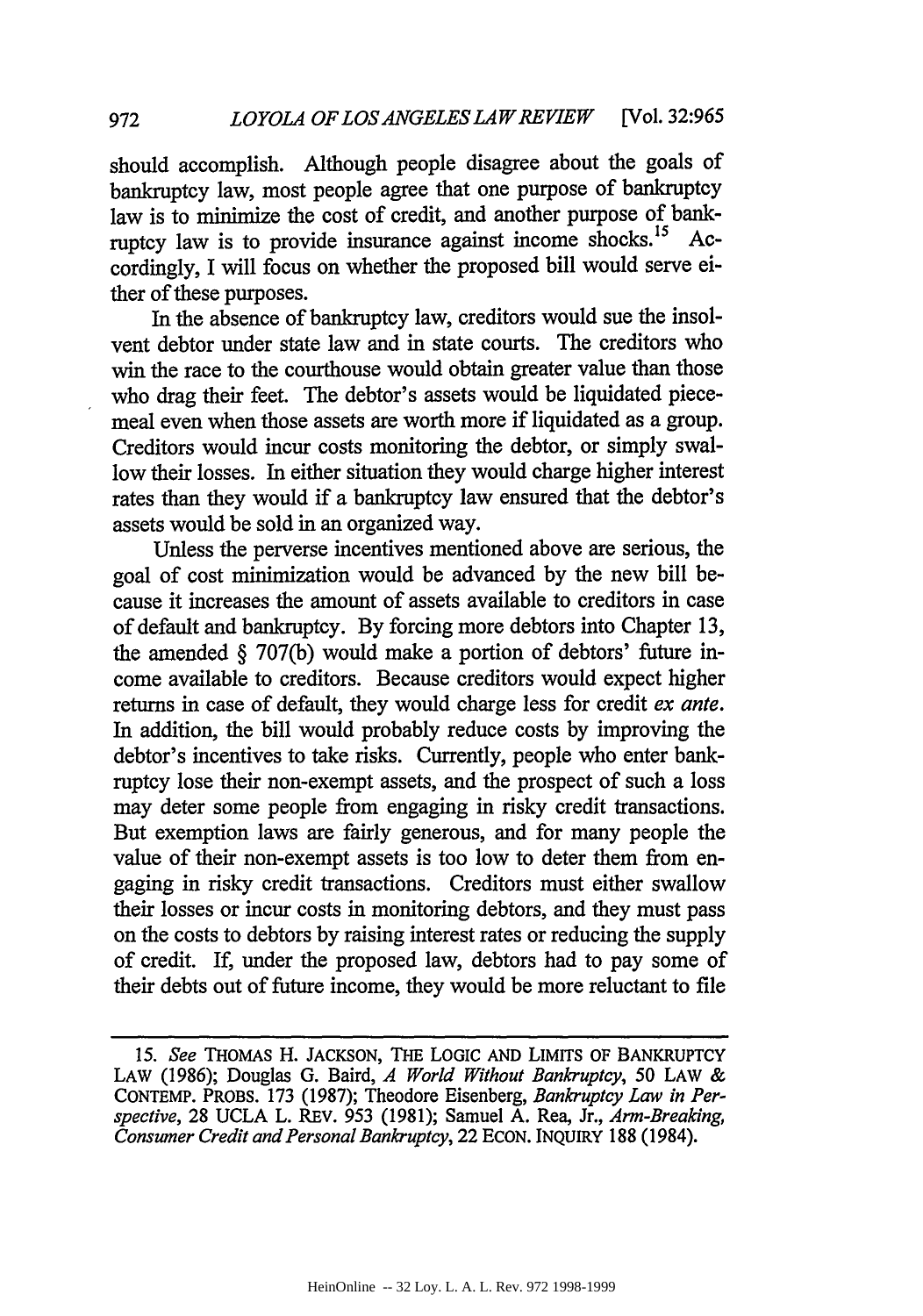for bankruptcy.<sup>16</sup> This means both that fewer debtors would default and those who did default would repay a larger portion of their loans. As a result, creditors would have lower costs, and would pass on their savings in the form of lower interest rates.

In addition to minimizing the cost of credit, bankruptcy law provides people with insurance against income shocks. To understand this theory, assume that a person borrows money in period 1 for the purpose of consuming in period 1, and anticipates paying the debt out of his or her presumably greater income in period 2. However, there is a small probability that a shock will occur that will eliminate all or most of the income in period 2. The person might be injured in an accident, struck down by a serious disease, divorced by a breadwinning spouse, compelled to care for a sick relative, or laid off by a factory closing. If the market offered insurance against these shocks, the person would buy that insurance in period 1. Because people are generally risk-averse, people want to equalize their wealth over different states of the world. Almost all people would rather have a 100% probability of \$99,000 if they are healthy and a 100% probability of \$99,000 if they are sick, than a 99% probability of \$100,000 if they are healthy and a 1% probability of \$0 if they are sick. So almost all people will pay \$1,000 for health and disability insurance worth \$99,000, and the market will supply such insurance as long as the insurer can determine that the probability of illness is less than about one in a hundred.

The market offers insurance against theft, death, and damage to property, but it does not, for the most part, offer insurance against loss of income. Insurance companies do not offer such contracts, nor do creditors who might otherwise release a debtor from payment in the case of a job loss or other calamity in return for a higher interest rate. The reason why the market does not offer such contracts is not entirely clear, but it is well known that insurance markets can fail because of information problems. If a person is insured against job

<sup>16.</sup> This point is emphasized in Michelle J. White, *Why It Pays to File for Bankruptcy: A Critical Look at the Incentives Under U.S. Personal Bankruptcy* Law and a Proposal for Change, 65 U. CHI. L. REV. 685 (1998) [hereinafter White, *Why It Pays]. See also* Hung-jen Wang & Michelle J. White, *An Opti- mal Personal Bankruptcy Procedure and Proposed Reforms,* (1998) (unpublished working paper 98-07, University of Michigan, Dept. of Econ., on file with *Loyola ofLos Angeles Law Review).*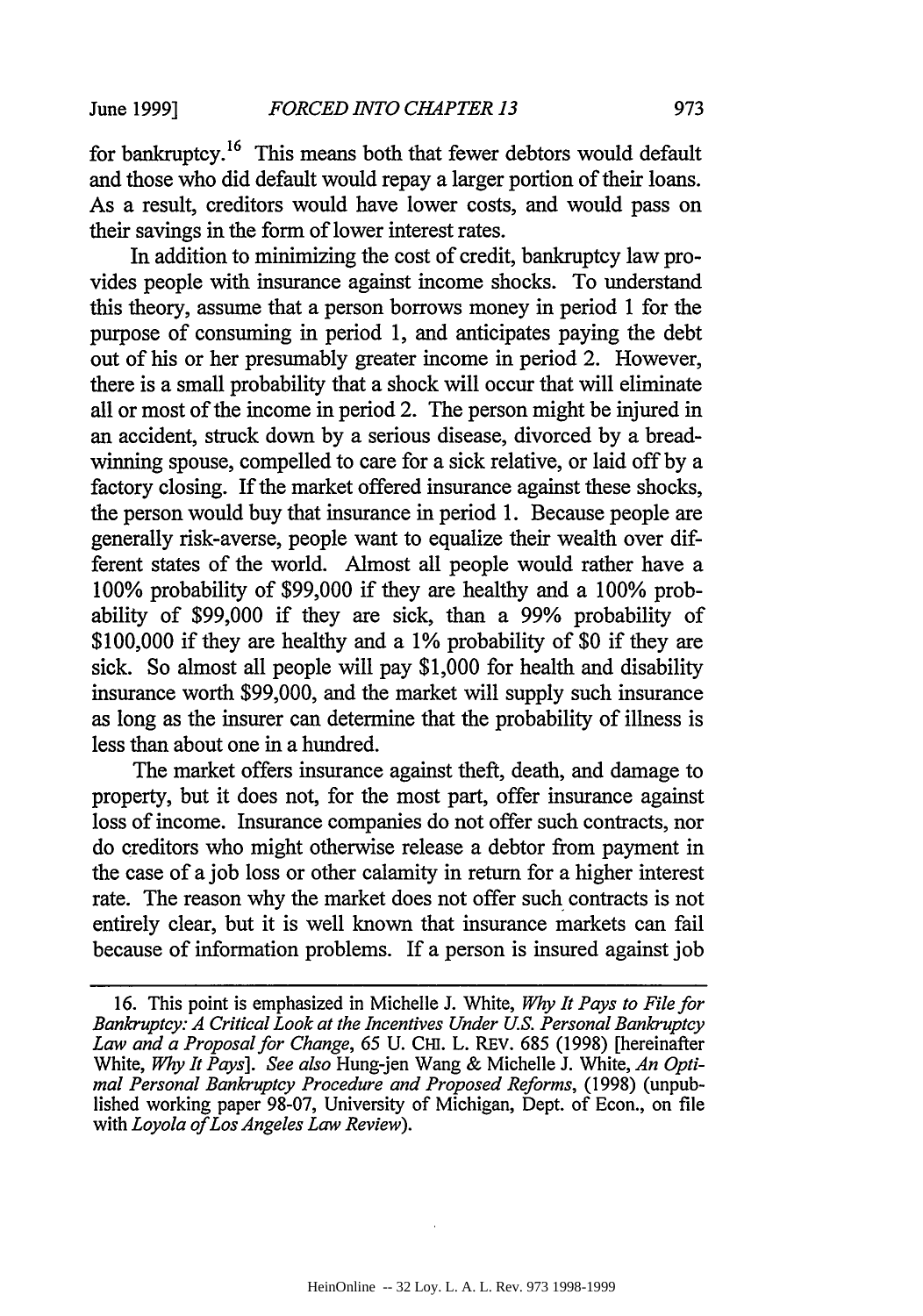loss, he or she might act carelessly at work. If an insurer cannot detect such carelessness and deny coverage on the basis of it, which is in all likelihood the case, then it could not offer employment insurance except at prohibitive prices. The absence of employment insurance may also result from adverse selection. As long as the insurer cannot distinguish better and worse workers in advance, it would have to charge a premium that reflects the average chance of being fired. The better workers would refuse to buy insurance; the worse workers alone would buy insurance; but this would drive the premium up to prohibitive levels.

On this view, bankruptcy law-and state property exemption  $\text{law}^{17}$  generally—cures a market failure. When creditors converge on the debtor, he or she can avoid losing all his or her property by declaring bankruptcy or by taking refuge under state property exemption laws.<sup>18</sup> However, bankruptcy law does not allow the debtor to keep all his or her property, either. Because the debtor loses nonexempt assets, he or she shares some of the risk with the creditors. A debtors will be discouraged from carelessness at work, because he or she bears some of the loss, even if not all of the loss, as would be the case if bankruptcy and exemption laws did not exist. Although incentives are not perfect, the protection of some assets but not others creates a compromise between the goal of insurance and the goal of minimizing careless behavior. The law in this way sensibly mimics insurance markets, which typically insist on a deductible or copayment.

This still leaves us with the question of whether the bankruptcy "deductible" should come out of current assets, future income, or both. Chapter 7 is currently biased heavily in favor of current assets.<sup>19</sup> A debtor in bankruptcy with exempt property worth \$10,000, non-exempt property worth \$10,000, and debt worth \$50,000, is—in effect-paid insurance worth \$40,000 by the bankruptcy system. The reason is that the debtor is released from claims worth \$50,000, but must pay a "deductible" of \$10,000, the non-exempt assets. But this system can be improved by requiring the debtor to pay the deductible out of future income as well.

 $\frac{1}{4}$ 

<sup>17.</sup> *See* Eisenberg, *supra* note 15, at 955-59.

<sup>18.</sup> *See id.* at 993-94.

<sup>19.</sup> *See* White, *Why It Pays, supra* note 16, at 687-88.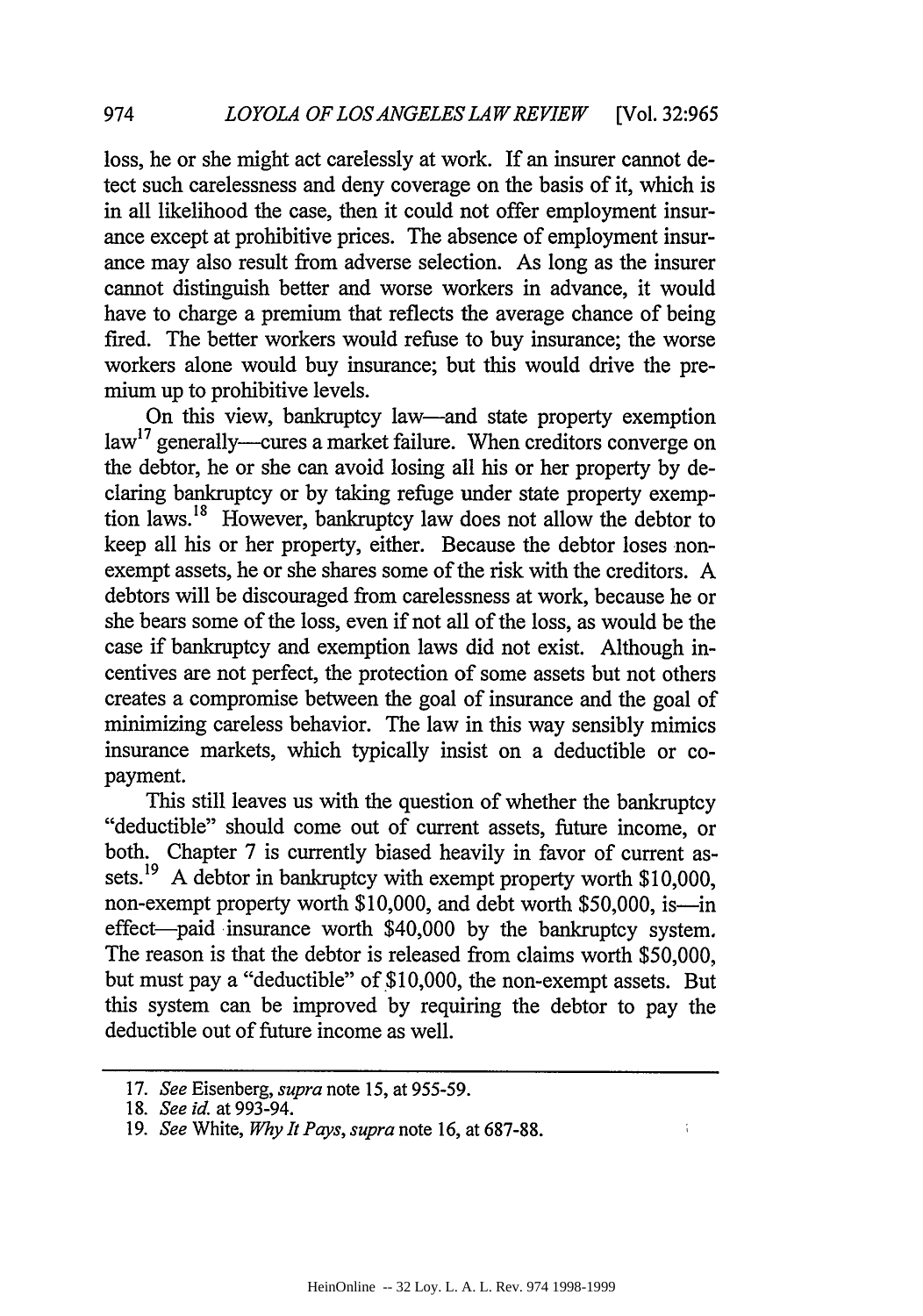To see why, suppose the debtor borrows in period 1 for the purpose of consumption, and expects to obtain future income in periods 2 and 3. If a shock occurs in period 2, the debtor receives no income in that period. The debtor's non-exempt assets are assumed to be worth \$50 in period 2. Under Chapter 7, the debtor loses assets in period 2 but is entitled to keep all income in period 3. Under Chapter 13, the debtor gives up assets in period 2 and some income in period 3. Imagine that the debtor borrows \$100 at 0% interest, and will earn either \$0 or \$100 in period 2, and \$100 in period 3. Suppose a shock does in fact occur in period 2. Now under Chapter 7, the debtor pays \$50 in period 2 and keeps \$100 in period 3. Suppose that under Chapter 13 the debtor pays \$25 in period 2 and keeps \$75 in period 3. Because the debtor is better off with \$25 in period 2 and \$75 in period 3, than with \$0 in period 2 and \$100 in period 3, the use of Chapter 13 makes the debtor better off without making the creditor—who receives \$50 in either case—any worse off. If we adjust the debtor's payoff so that he or she does no worse in Chapter 13 than in Chapter 7, then the excess may be given to the creditor. The result is that the cost of credit would be reduced *ex ante*.<sup>20</sup> Both purposes of the Bankruptcy Code-insurance and cost minimization-would be served.

If this were the entire story, one might wonder why the revised  $\S$ 707(b) is necessary. As described, both the debtor and the creditor are made better off by the use of Chapter 13 rather than Chapter 7. We would already observe plenty of Chapter 13 cases, and when we observe Chapter 7 cases, that would mean that a conversion to Chapter 13 would make the parties worse off. Indeed, something like this must have been the original rationale for leaving the choice of chapter to the debtor.<sup>21</sup>

The answer to this puzzle is not difficult to find. In most bankruptcy cases, very little is at stake. Creditors do not bother trying to persuade debtors to use Chapter 13, because the costs of negotiation

<sup>20.</sup> *See id.* at 710-16 (discussing how a bankruptcy system that requires some payments out of future income would reduce the incentive to file for bankruptcy).

<sup>21.</sup> This is also accomplished when debtors reaffirm debts in bankruptcy. By reaffirming a debt, the debtor keeps some assets, thus increasing the value retained in period 2, while promising to pay out of future income, thus reducing the value the debtor will have in period 3.